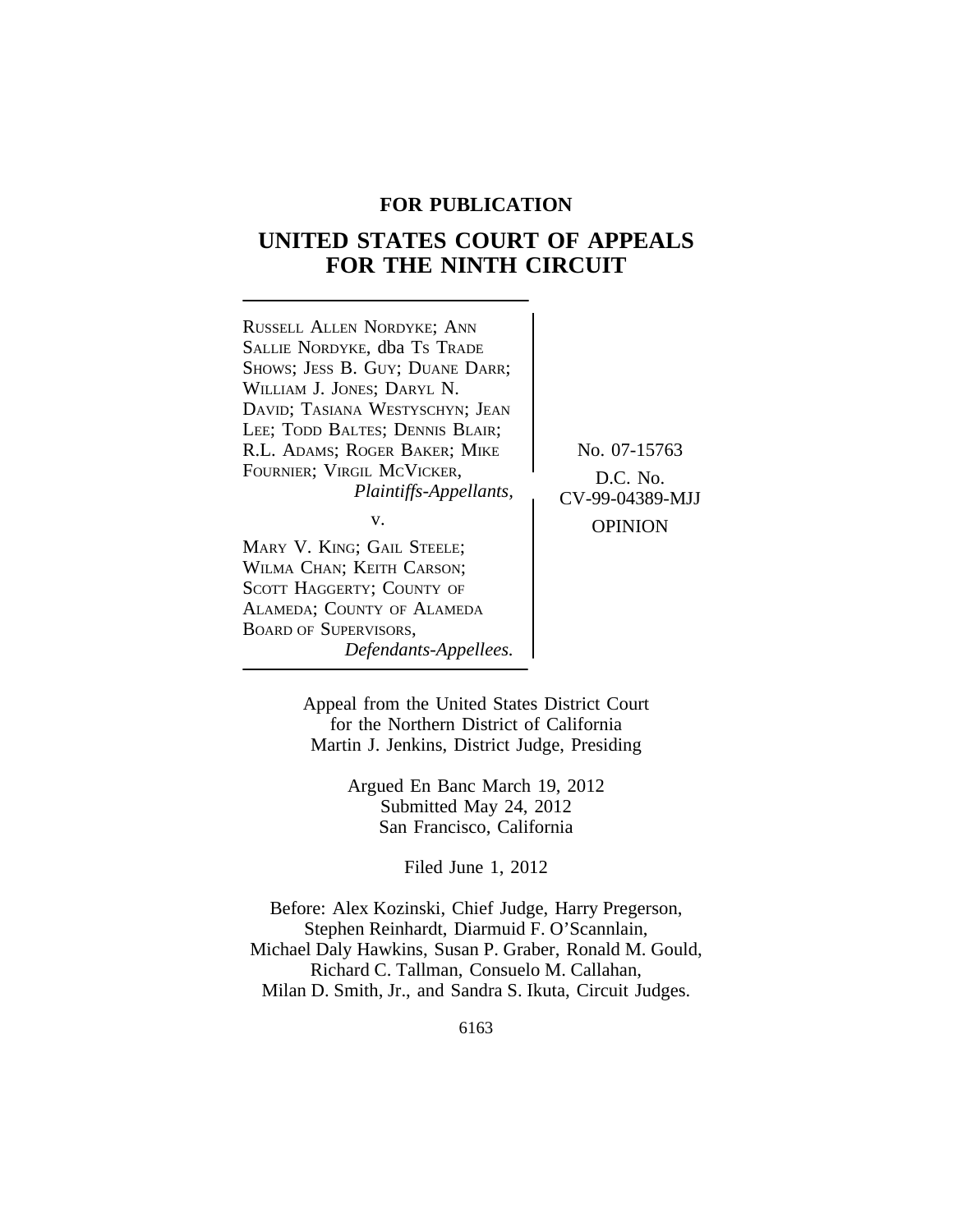6164 NORDYKE v. KING

Opinion by Judge Graber; Concurrence by Judge O'Scannlain; Concurrence by Judge Ikuta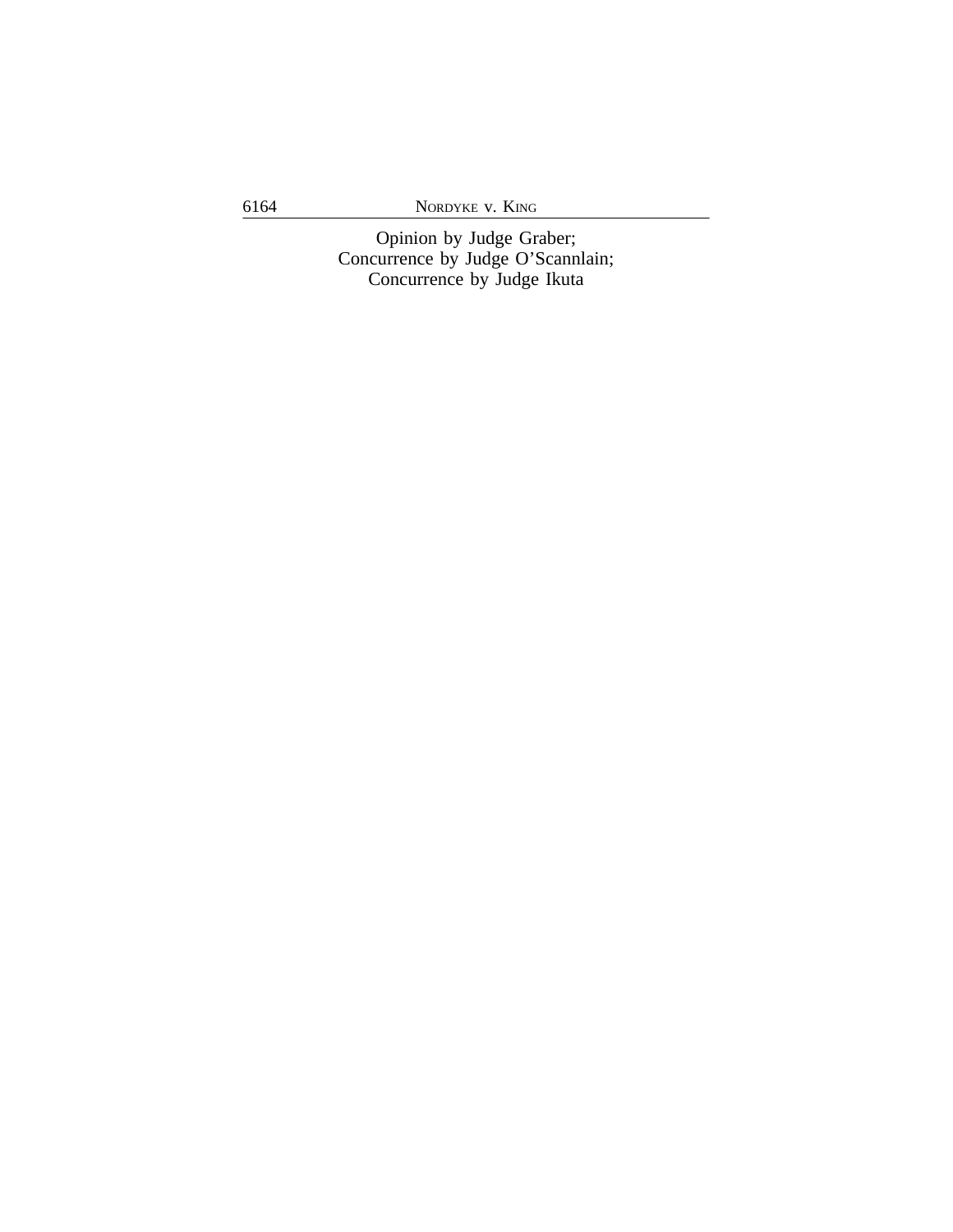### **COUNSEL**

Donald Kilmer, Law Offices of Donald Kilmer, San Jose, California, and Don B. Kates, Battleground, Washington, for the plaintiffs-appellants.

T. Peter Pierce and Sayre Weaver, Richards, Watson & Gershon, Los Angeles, California, for the defendants-appellees.

John M. Grenfell, Pillsbury Winthrop Shaw Pittman LLP, San Francisco, California; Jordan Eth, Morrison & Foerster LLP, San Francisco, California; Jason Andrew Davis, Davis & Associates, Mission Viejo, California; C.D. Michel, Michel & Associates, P.C., Long Beach, California, and S.P. Halbrook, Fairfax, Virginia; Herbert W. Titus, William J. Olson, P.C., Vienna, Virginia; Jeffrey S. Bucholtz, King & Spalding LLP, Washington, D.C.; and Alan Gura, Gura & Possessky, PLLC, Alexandria, Virginia, for the amici curiae.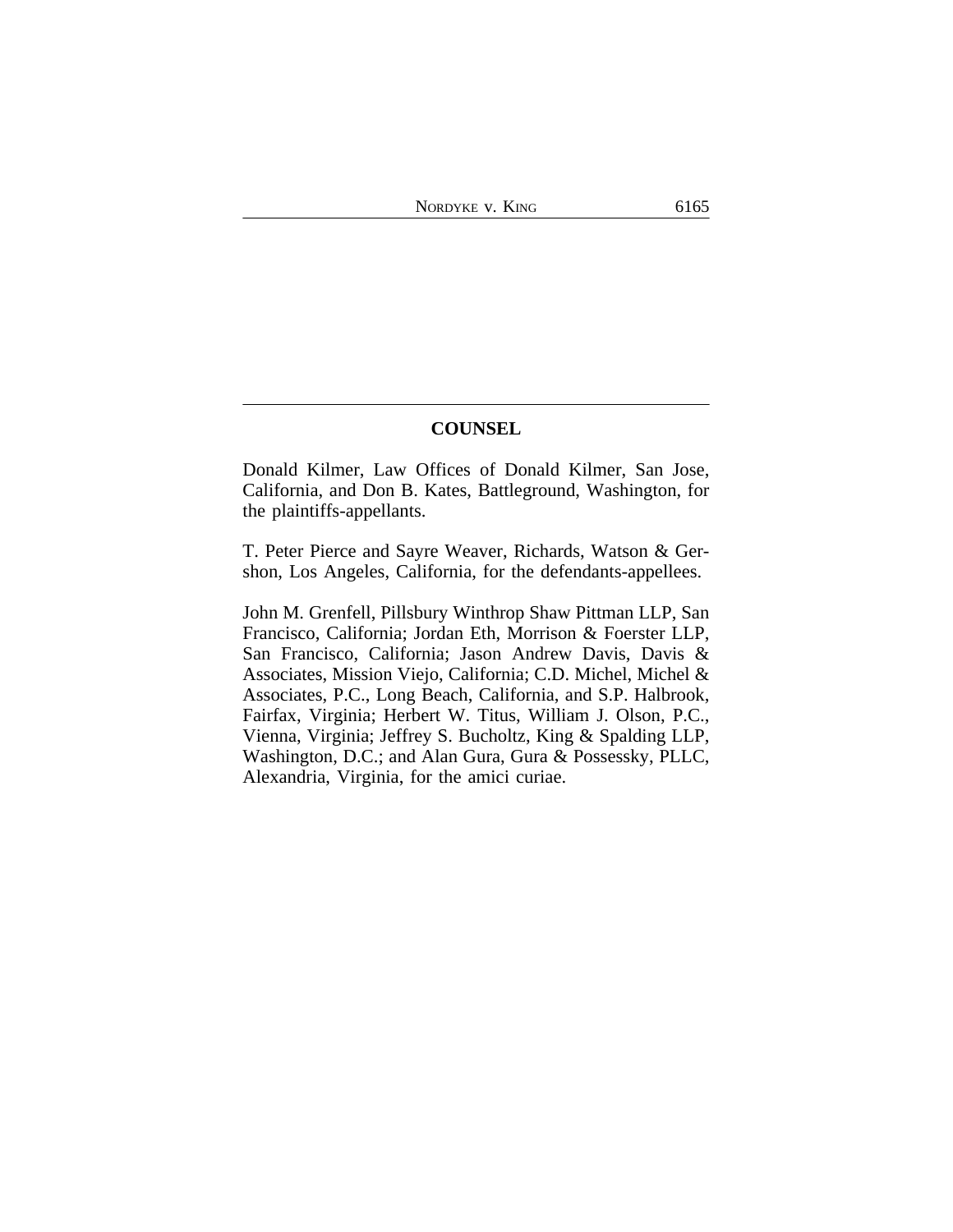#### **OPINION**

GRABER, Circuit Judge:

The law and the facts relevant to Plaintiffs' Second Amendment claim have evolved during the 12 years since this case first reached our court. *See Nordyke v. King*, 644 F.3d 776, 781-82 (9th Cir. 2011) ("*Nordyke V*") ("summariz[ing] this case's long and tangled procedural history").**<sup>1</sup>** Under the present law and the present facts, we affirm the district court's decision to dismiss the Second Amendment claim.**<sup>2</sup>**

Recently, the Supreme Court recognized an individual right under the Second Amendment. *Dist. of Columbia v. Heller*, 554 U.S. 570 (2008). Even more recently, the Court held that this right is fundamental and is incorporated against states and municipalities under the Fourteenth Amendment. *McDonald v. City of Chicago*, 130 S. Ct. 3020 (2010).

Plaintiffs Russell and Sallie Nordyke, along with other co-

**<sup>1</sup>** *See also Nordyke v. King*, 229 F.3d 1266 (9th Cir. 2000) ("*Nordyke I*"); *Nordyke v. King*, 44 P.3d 133 (Cal. 2002) ("*Nordyke II*"); *Nordyke v. King*, 319 F.3d 1185 (9th Cir. 2003) ("*Nordyke III*"); *Nordyke v. King*, 563 F.3d 439 (9th Cir. 2009) ("*Nordyke IV*"), *vacated*, 611 F.3d 1015, 1015 (9th Cir. 2010) (en banc).

**<sup>2</sup>**We affirm the district court's ruling on the First Amendment for the reasons given by the three-judge panel. *See Nordyke V*, 644 F.3d at 791-94. As to the Nordykes' equal protection claim, because the ordinance does not classify shows or events on the basis of a suspect class, and because we hold that the ordinance does not violate either the First or Second Amendments, rational basis scrutiny applies. *See Locke v. Davey*, 540 U.S. 712, 720 n.3 (2004); *Perry Educ. Ass'n v. Perry Local Educators' Ass'n*, 460 U.S. 37, 54 (1983); *Johnson v. Robison*, 415 U.S. 361, 375 n.14 (1974). The equal protection claim fails because Alameda County could reasonably conclude that gun shows are more dangerous than military reenactments. This is enough to satisfy rational basis scrutiny. *See Williamson v. Lee Optical of Okla., Inc.*, 348 U.S. 483, 489 (1955) ("Evils in the same field may be of different dimensions and proportions, requiring different remedies. Or so the legislature may think.").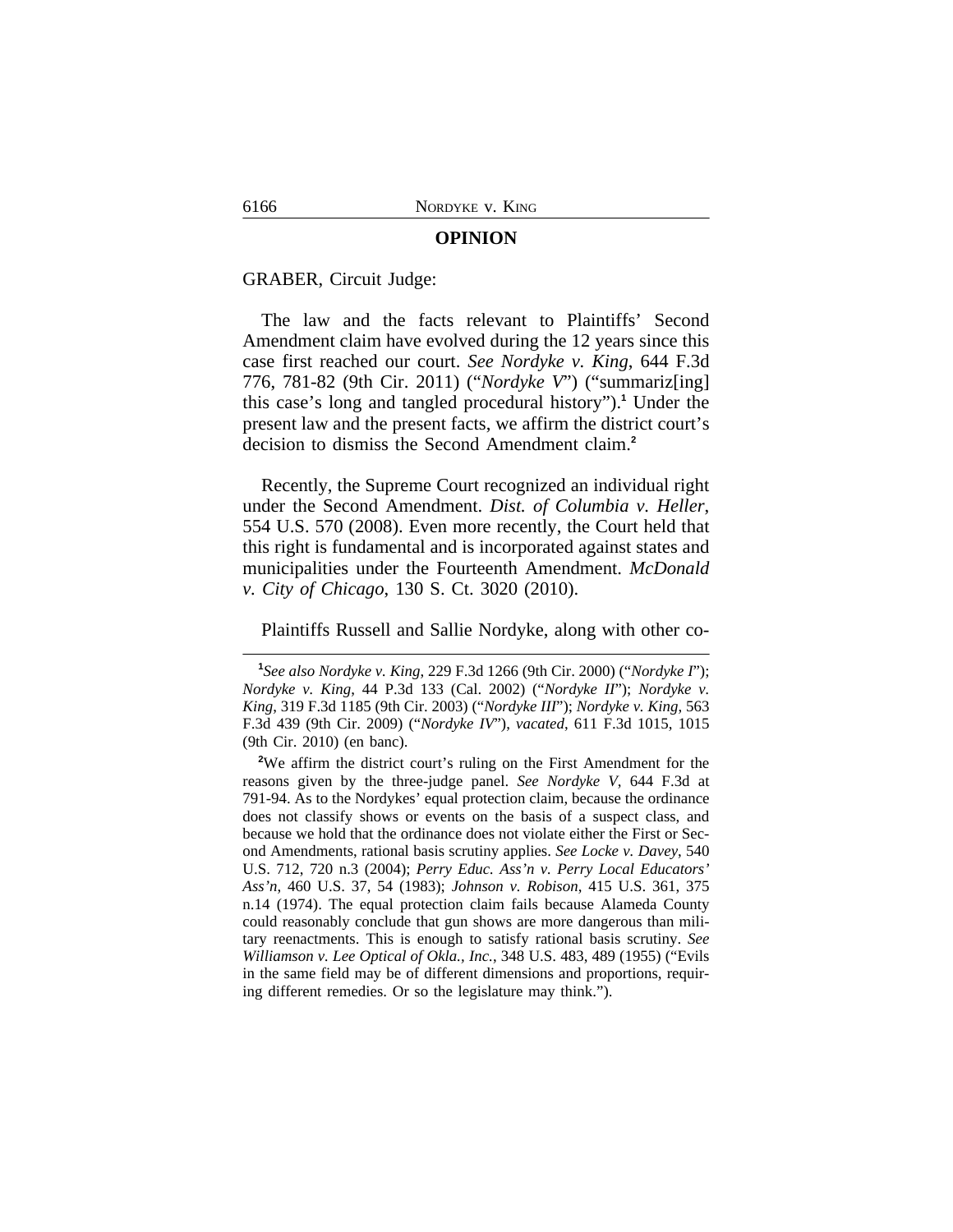plaintiffs, seek to conduct gun shows at the Alameda County fairgrounds. In 1999, Alameda County enacted an ordinance that provides in relevant part:

Possession of Firearms on County Property Prohibited

. . . .

(b) Misdemeanor. Every person who brings onto or possesses on County property a firearm, loaded or unloaded, or ammunition for a firearm is guilty of a misdemeanor.

. . . .

(f) Exceptions. Subsection 9.12.120(b) does not apply to the following:

. . . .

(4) The possession of a firearm by an authorized participant in a motion picture, television, video, dance or theatrical production or event, when the participant lawfully uses the firearm as part of that production or event, provided that when such firearm is not in the actual possession of the authorized participant, it is secured to prevent unauthorized use.

Alameda County, Cal., Ordinance Code § 9.12.120.

Plaintiffs challenged that ordinance as a violation of their Second Amendment rights. It is undisputed that Plaintiffs are legally authorized to sell firearms and that, if allowed to conduct a gun show on County property, they would offer for sale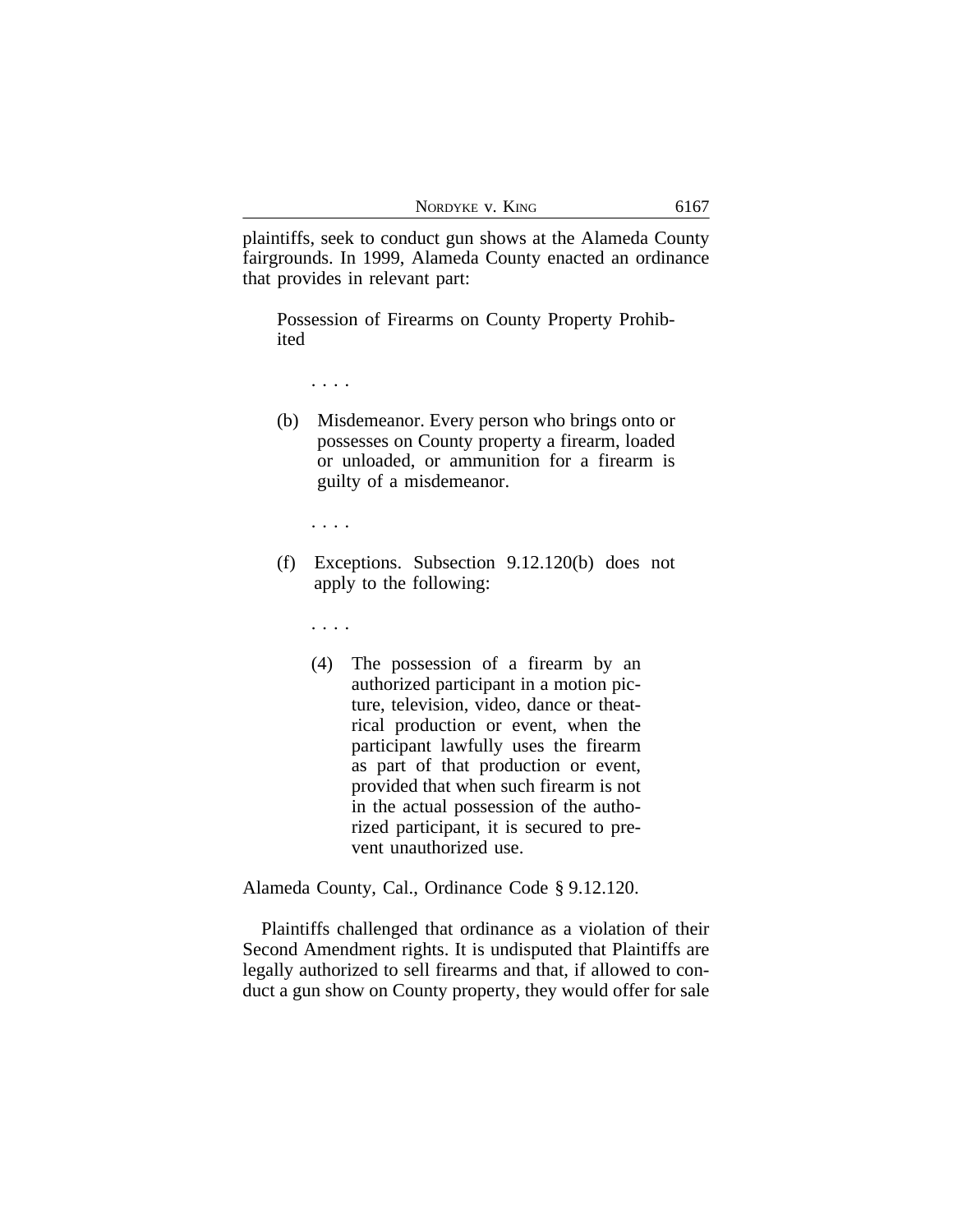only firearms that they lawfully could sell under federal and state statutes.

In its initial and supplemental briefing before the threejudge panel, and again during oral argument before the en banc court, counsel for Alameda County gave the County's current, official interpretation of its ordinance. The County now avers that a gun show is an "event" within the meaning of exception (f)(4). Moreover, the County affirmatively asserts that Plaintiffs, when conducting a gun show, may offer firearms for sale with the requirement that, when a "firearm is not in the actual possession of the authorized participant," the firearm must be "secured to prevent unauthorized use." *Id.* The County represents that a sturdy cable attaching the firearm to a fixture, such as a table, would suffice—much as cell phones, cameras, and other attractive items routinely are displayed for sale. The County further represents that buyers may physically inspect properly secured firearms.

**[1]** We hold the County to its interpretation of the ordinance, and its reading is a reasonable one. With that interpretation in mind, Plaintiffs cannot state a viable Second Amendment claim. Thus read, the ordinance regulates the sale of firearms at Plaintiffs' gun shows only minimally, and only on County property. No matter how broad the scope of the Second Amendment—an issue that we leave for another day —it is clear that, as applied to Plaintiffs' gun shows and as interpreted by the County, this regulation is permissible. *See Heller*, 554 U.S. at 626-27 ("Although we do not undertake an exhaustive historical analysis today of the full scope of the Second Amendment, nothing in our opinion should be taken to cast doubt on . . . laws imposing conditions and qualifications on the commercial sale of arms."); *see also Engquist v. Or. Dep't of Agric.*, 553 U.S. 591, 598 (2008) (observing, in the context of an equal protection claim against a governmental employer, that "there is a crucial difference, with respect to constitutional analysis, between the government exercising the power to regulate or license, as lawmaker, and the govern-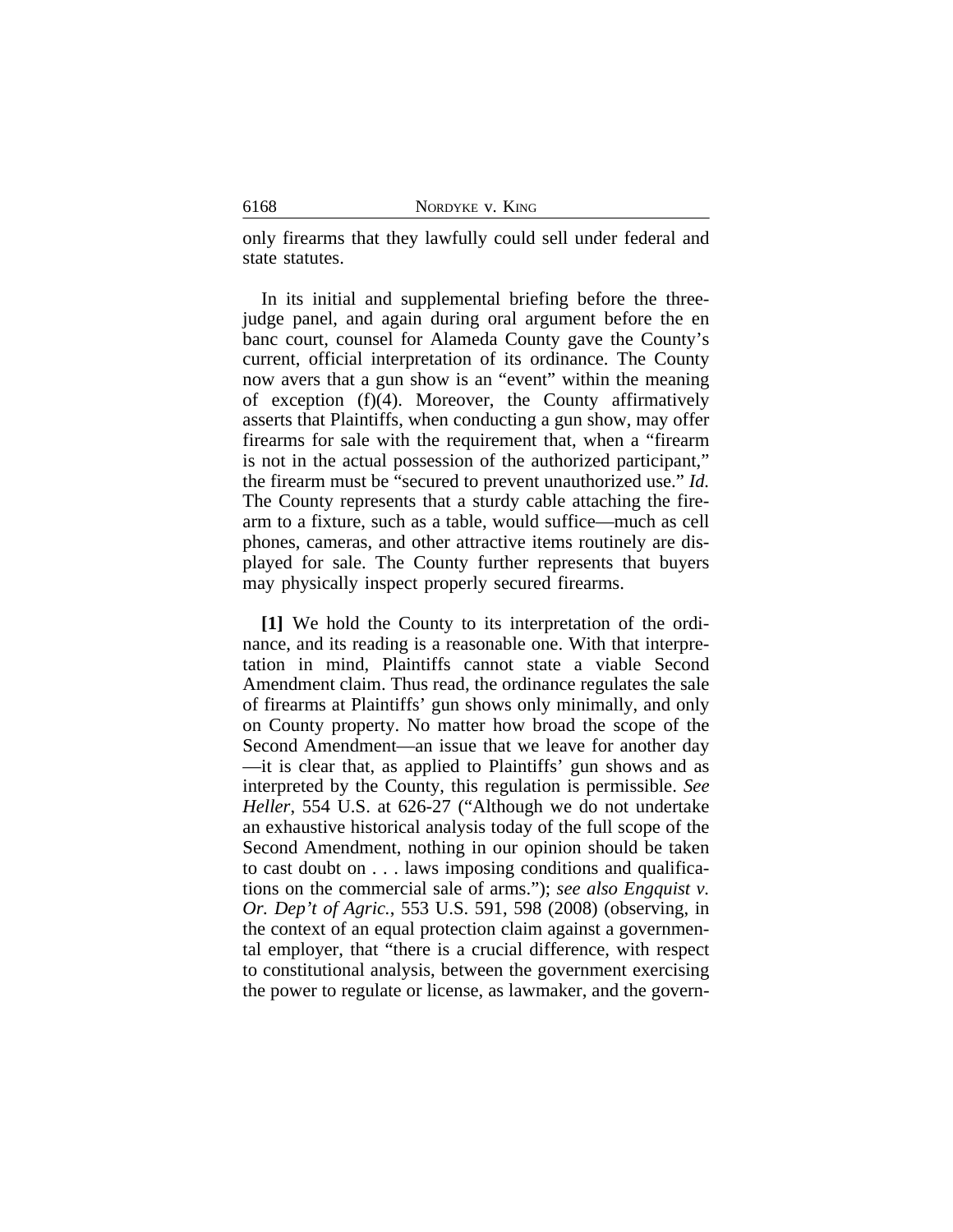| NORDYKE V. KING |  |
|-----------------|--|
|-----------------|--|

ment acting as proprietor, to manage its internal operation" (internal quotation marks and brackets omitted)); *United States v. Kokinda*, 497 U.S. 720, 725 (1990) (recognizing a distinction, for First Amendment purposes, between governmental exercise of the "power to regulate or license, as lawmaker" and governmental actions taken in its role "as proprietor, to manage its internal operations" (internal quotation marks and brackets omitted)).

**[2]** Should the County add new requirements or enforce the ordinance unequally, or should additional facts come to light, Plaintiffs or others similarly situated may, of course, bring a new Second Amendment challenge to the relevant laws or practices. But in the present case, they cannot succeed, no matter what form of scrutiny applies to Second Amendment claims.

#### AFFIRMED.

O'SCANNLAIN, Circuit Judge, joined by TALLMAN, CALLAHAN, and IKUTA, Circuit Judges, concurring in the judgment:

Twelve years into this appeal, the County of Alameda now represents that its ordinance presents no barrier to conducting gun shows on its property. Contrary to its previous assertions, the County now concedes that such an event can be held with firearms present and available for meaningful physical inspection by potential buyers.**<sup>1</sup>**

**<sup>1</sup>**Having made these concessions, the County is bound to them. Should the County at any time fail to apply the ordinance as it represented it at oral argument, Plaintiffs may of course bring suit. *Kreisner v. City of San Diego*, 1 F.3d 775, 787 n.8, 789 n.10 (9th Cir. 1993). And, of course, if we have misinterpreted the County's representations, either party may file a petition for rehearing. *See* Fed. R. App. P. 35.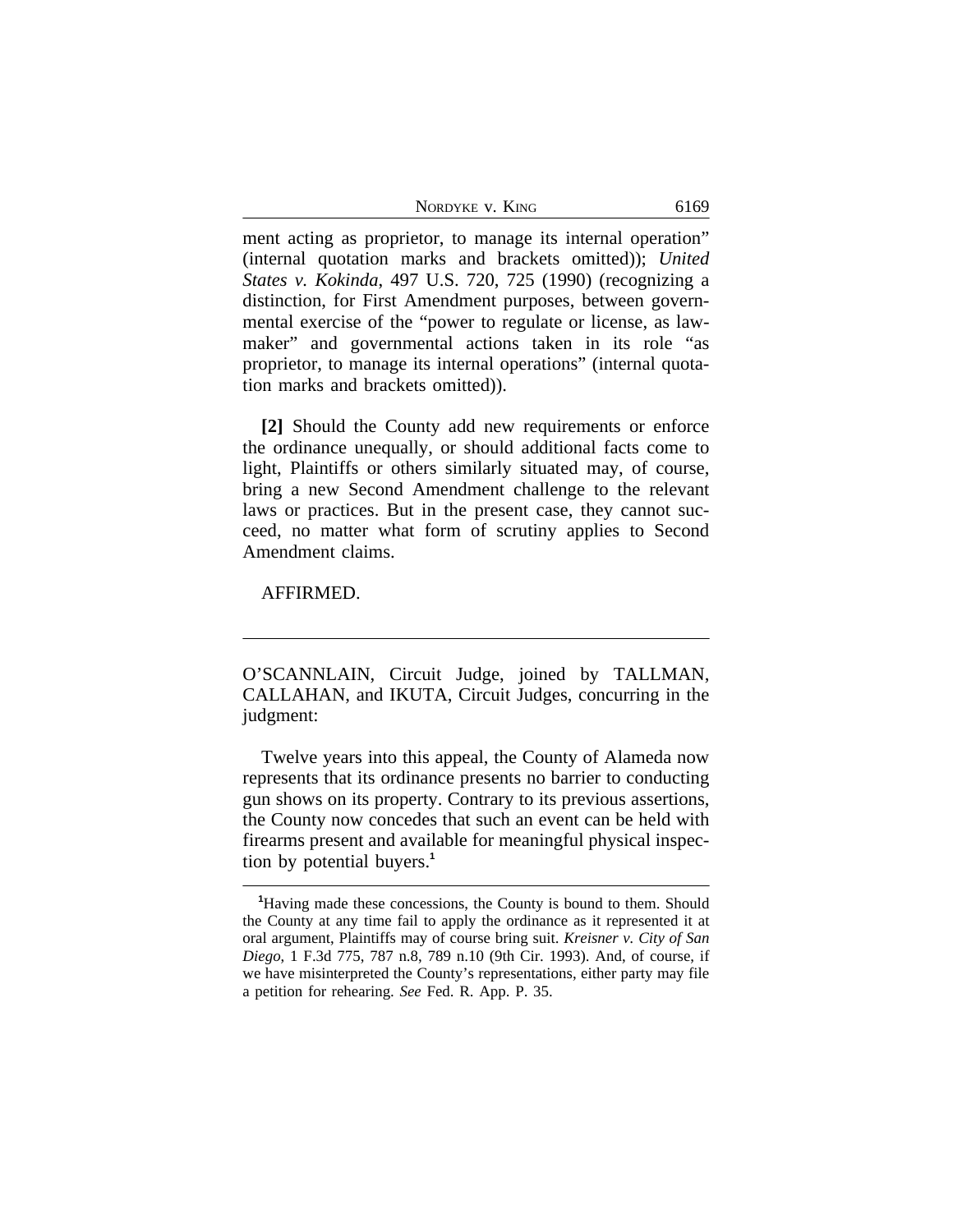6170 NORDYKE v. KING

The County's sweeping concessions—made at oral argument before the en banc court—change the game and make this a far different case from the one argued before the threejudge panel. Plaintiffs' Second Amendment challenge was based solely on their inability to conduct a successful gun show on county property. *See Nordyke v. King*, 644 F.3d 776, 781 n.4, 786-87 & n.10 (9th Cir. 2011). As gun shows may now be held on county property with only the restrictions described in the majority opinion, *see* majority op. at 6168, I agree with the majority that Plaintiffs' Second Amendment claim cannot succeed.

But I cannot agree with the majority's approach, which fails to explain the standard of scrutiny under which it evaluates the ordinance.**<sup>2</sup>** Rather than leave the level of scrutiny in doubt, I would expressly adopt the measured, calibrated approach developed in the original three-judge panel majority opinion, which considers carefully the extent of the regulation's burden on Second Amendment rights. *See Nordyke*, 644 F.3d at 782-88 (explaining that the level of scrutiny applied to gun control regulations depends on the regulation's burden on the Second Amendment right to keep and to bear arms); *cf. Heller v. District of Columbia*, 670 F.3d 1244 (D.C. Cir. 2011) (developing framework for reviewing gun control regulations with reference to the extent of the regulation's burden on Second Amendment rights); *Ezell v. City of Chicago*, 651 F.3d 684 (7th Cir. 2011) (same); *United States v. Masciandaro*, 638 F.3d 458 (4th Cir. 2011) (same); *United States v. Chester*, 628 F.3d 673 (4th Cir. 2010) (same); *United States*

<sup>&</sup>lt;sup>2</sup>All that is clear from the majority's approach is that the majority cannot be evaluating the ordinance under strict scrutiny. Strict scrutiny requires the government to show that it has taken the least restrictive means to serve a compelling government interest. It is an exceptionally difficult standard to satisfy. *See Bernal v. Fainter*, 467 U.S. 214, 219 & n.6 (1984). Here, the parties have not even had an opportunity to build a factual record regarding the County's new interpretation of its ordinance, so it is impossible to say at this stage that the County could establish that its ordinance would satisfy a least-restrictive-means analysis.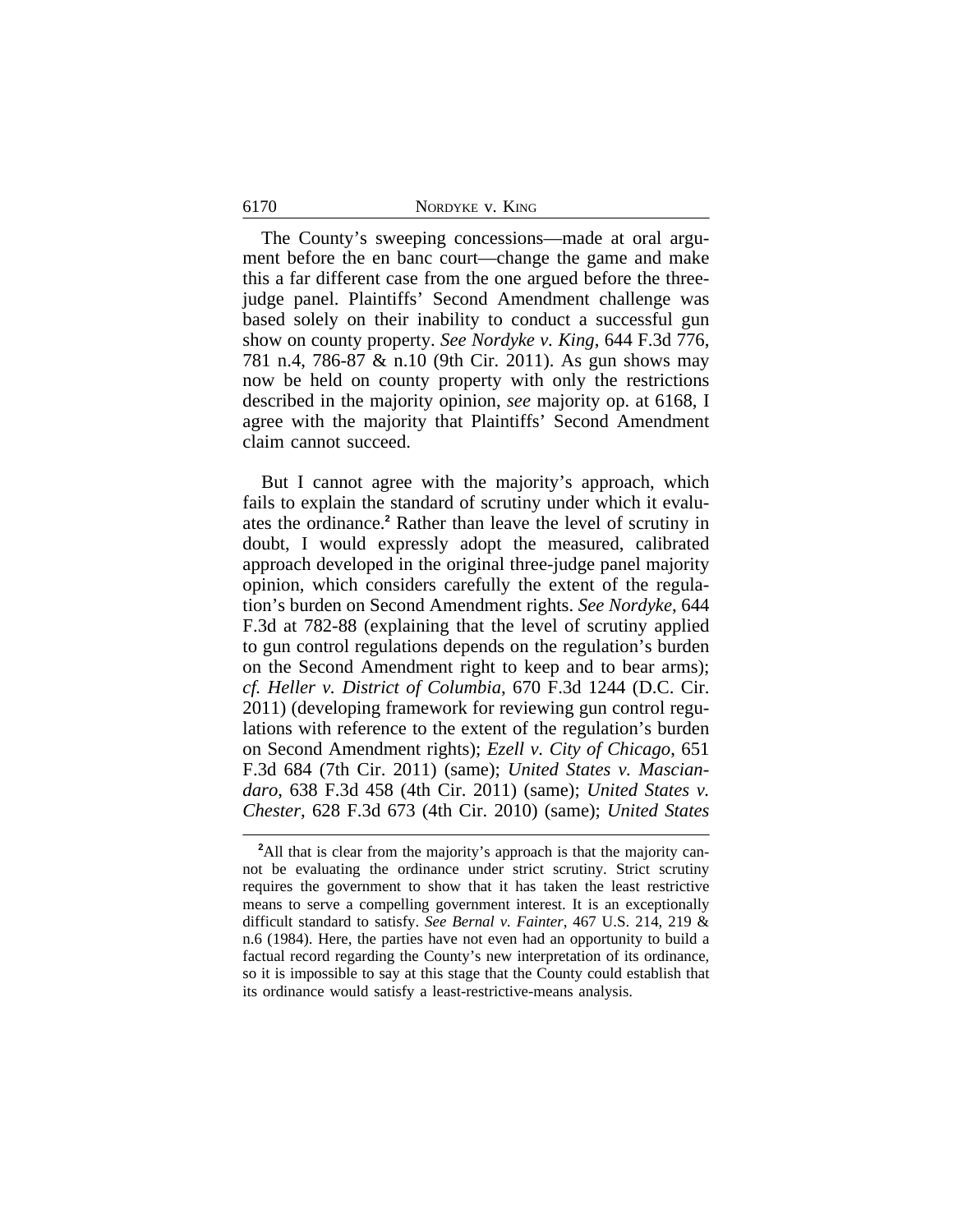| NORDYKE V. KING |  |
|-----------------|--|
|-----------------|--|

*v. Reese*, 627 F.3d 792 (10th Cir. 2010) (same); *United States v. Marzzarella*, 614 F.3d 85 (3d Cir. 2010) (same).

In light of the breadth of the County's concessions at oral argument, I am satisfied that the ordinance, as applied to Plaintiffs' gun shows and as now interpreted by the County, survives this standard. *See Nordyke*, 644 F.3d at 783-88. I therefore agree that the district court's denial of leave to amend should be affirmed. *See Steckman v. Hart Brewing, Inc.*, 143 F.3d 1293, 1298 (9th Cir. 1998); *Miller v. Rykoff-Sexton, Inc.*, 845 F.2d 209, 214 (9th Cir. 1988); *Universal Mortg. Co. v. Prudential Ins. Co.*, 799 F.2d 458, 459 (9th Cir. 1986).

I concur in the judgment.

IKUTA, Circuit Judge, with whom CALLAHAN, Circuit Judge, joins, concurring in the judgment:

Given the procedural posture of this case, the majority cannot affirm the district court's ruling unless it would be futile to allow Plaintiffs to amend their complaint because Plaintiffs cannot state a claim for a Second Amendment violation as a matter of law. *See Miller v. Rykoff–Sexton, Inc.*, 845 F.2d 209, 214 (9th Cir. 1988). Rather than applying a constitutional standard of review to Plaintiffs' Second Amendment challenge, *see* maj. op. at 6168, the majority applies the ever popular "rule of thumb" standard, concluding that an amendment of Plaintiffs' complaint is futile because the majority has the strong impression that County's newly interpreted ordinance is not sufficiently burdensome to violate the Second Amendment. The majority reaches this conclusion notwithstanding the lack of any basis in the record to ascertain how the requirement that firearms be tethered to a table, maj. op. at 6168, actually burdens gun shows, or the nature of the fit between this burden and the government's alleged purpose to